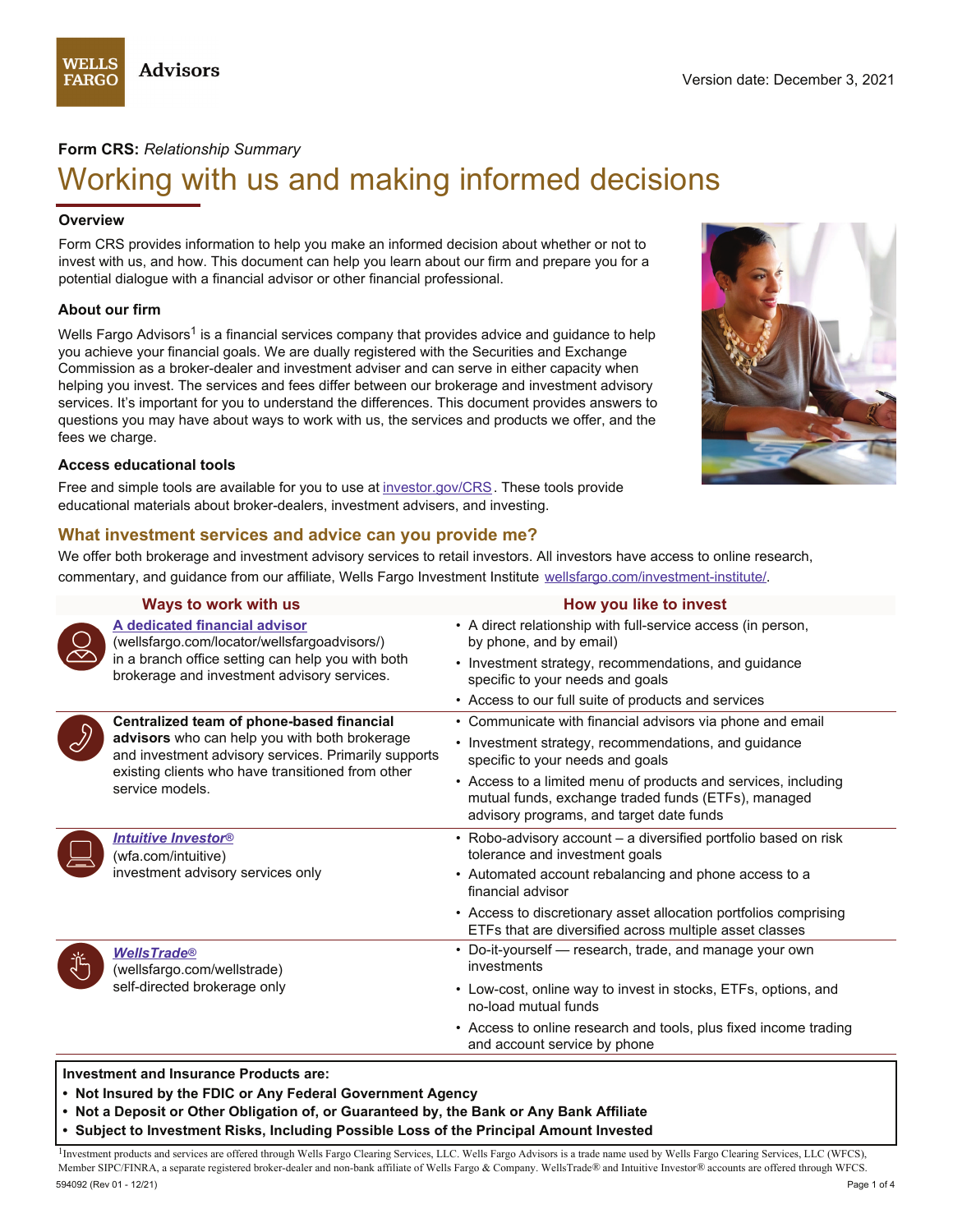| <b>Our Investment Advisory Services</b>                                                                                                                                                                                                                                                                                                                                                                                                                                                                                                                                                                                            |
|------------------------------------------------------------------------------------------------------------------------------------------------------------------------------------------------------------------------------------------------------------------------------------------------------------------------------------------------------------------------------------------------------------------------------------------------------------------------------------------------------------------------------------------------------------------------------------------------------------------------------------|
| The primary service we offer retail investors in an<br>advisory relationship is investment advice. Our<br>investment advisory services are available through<br>different relationships, including discretionary managed<br>account programs where we, an affiliate, or a third party<br>provide portfolio construction and management of your money;<br>non-discretionary advisory programs where we<br>provide investment advice but you make the ultimate<br>investment decisions; and financial planning and<br>consulting services. The services provided in our<br>advisory programs are detailed in our advisory brochures. |
| Monitoring                                                                                                                                                                                                                                                                                                                                                                                                                                                                                                                                                                                                                         |
| We provide periodic monitoring in our advisory<br>programs, but not when providing financial planning<br>services. Financial plans are provided on a one-time<br>basis and do not include ongoing advice.                                                                                                                                                                                                                                                                                                                                                                                                                          |
| <b>Investment Authority</b>                                                                                                                                                                                                                                                                                                                                                                                                                                                                                                                                                                                                        |
| In discretionary managed account programs, we,<br>an affiliate, or third party make the investment<br>recommendations for you based on your investment<br>objectives and risk tolerance. This authority to<br>manage the account on your behalf lasts as long as<br>you are enrolled in the program. In non-discretionary<br>advisory programs, and when we provide financial<br>planning services, we provide advice and<br>recommendations, but you make the ultimate decision<br>whether to follow the advice and recommendations.                                                                                              |
| <b>Limited Investment Offerings</b>                                                                                                                                                                                                                                                                                                                                                                                                                                                                                                                                                                                                |
| Each advisory program has its own unique set of<br>products available. Thus, the products available in each<br>advisory program may be limited and often include<br>proprietary products. We do not seek to offer products<br>that are necessarily the least expensive.                                                                                                                                                                                                                                                                                                                                                            |
| <b>Account Minimums and Other Requirements</b>                                                                                                                                                                                                                                                                                                                                                                                                                                                                                                                                                                                     |
| Our advisory programs, except for financial planning<br>services, each have minimum investment requirements.<br>The advisory relationship is subject to the terms of the<br>advisory agreement that you sign, and does not begin<br>until the agreement is accepted by us.                                                                                                                                                                                                                                                                                                                                                         |
|                                                                                                                                                                                                                                                                                                                                                                                                                                                                                                                                                                                                                                    |

- 
- [Form ADV and Wrap Fee Brochures](https://wfa.com/crs/crs-learn-more-wfcs) (wfa.com/crs/crs-learn-more-wfcs)
- [Guides to Investing](https://wfa.com/disclosures/guide-to-investing.htm) (wfa.com/disclosures/guide-to-investing.htm)



#### **Questions to guide your conversations with us:**

- Given my financial situation, should I choose an investment advisory service? Should I choose a brokerage service? Should I choose both types of services? Why or why not?
- How will you choose investments to recommend to me?
- What is your relevant experience, including your licenses, education and other qualifications? What do these qualifications mean?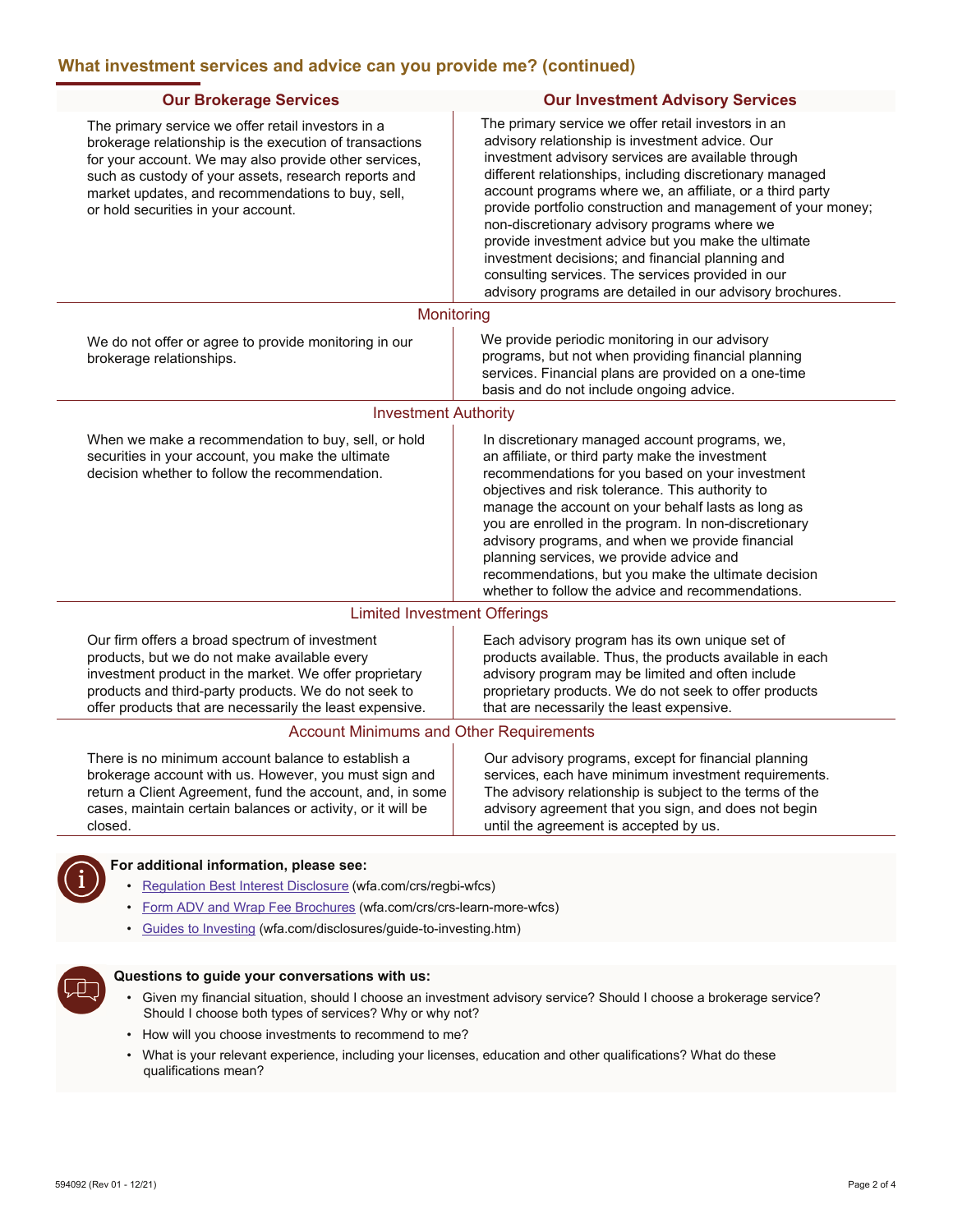# **What fees will I pay?**

Now that you've learned about the differences between our brokerage and investment advisory services, let's look at the fees for both categories of services. Fees depend on the types of products and services you choose.

#### **Our Brokerage Services Our Investment Advisory Services**

#### Principal Fees

- In a brokerage relationship, you are charged for each trade you make, also known as transaction-based charges. These transaction-based charges can include commissions, commission equivalents, sales charges, mark-ups, mark-downs, and dealer spreads, which differ based on the product purchased, size of the transaction, overall value of your account, and frequency of trading activity in your account. You will pay higher total transaction-based charges when there are more trades in your account. Therefore, we have an incentive to encourage you to trade more often.
- The fees you pay are higher when you work with a financial advisor than when you have a *WellsTrade*  account.
- As stated in your Client Agreement, you will be charged annual account fees and custodial fees that are based on the number and type of accounts you hold in your household.
- In most of our investment advisory relationships, you are charged an agreed-upon percentage of the assets held in your account, also known as an asset-based fee, each quarter. The standard fee varies by advisory program and covers the cost of our advice, custody of assets, manager fees (if applicable), and execution of most transactions. Because the fee is typically based on the value of your account, we have an incentive to encourage you to increase the assets in your account.
- We also offer advisory programs with other fee structures. In one program, you elect to pay for our services with either an assetbased fee or a commission for each transaction. Consulting services are available for a one-time flat fee, an ongoing flat fee, or an asset-based fee. Financial planning services are subject to a one-time flat fee, which does not cover the cost to implement the plan.
- Depending on the level of trading in your account, paying an asset-based fee could cost more or less than separately paying for each transaction.
- An Advisory Platform Fee applies to certain clients. Clients subject to the Advisory Platform Fee will be eligible to receive the Advisory Account Credit.

### Other Fees

#### *Applicable to both Brokerage and Investment Advisory Services*

- You will bear a proportionate share of an investment product's expenses, such as investment management fees that are paid to the product's adviser, which may be an affiliate of ours, and distribution, shareholders services or other fees paid to us and our affiliates. These expenses are an additional expense to you and not covered by the fees or charges described above; rather, they are embedded in the price of the investment product.
- Other operational and service fees may be charged as outlined in the Annual and Operational Fee Schedule.
- You will be charged interest on the amount borrowed through margin loans and securities-based loans.

You will pay fees and costs whether you make or lose money on your investments. Fees and costs will reduce any amount of money you make on your investments over time. Please make sure you understand what fees and costs you are paying.



### **For additional information, please see:**

- [Regulation Best Interest Disclosure](https://wfa.com/crs/regbi-wfcs) (wfa.com/crs/regbi-wfcs)
- [Form ADV and Wrap Fee Brochures](https://wfa.com/crs/crs-learn-more-wfcs) (wfa.com/crs/crs-learn-more-wfcs)
- [Annual and Operational Fee Schedule](https://wfa.com/services/financial-advisor/relationship/fees-commissions.htm) (wfa.com/services/financial-advisor/relationship/fees-commissions.htm)
- [WellsTrade Fee and Commission Schedule](https://wellsfargo.com/investing/wellstrade-online-brokerage/pricing) (wellsfargo.com/investing/wellstrade-online-brokerage/pricing/)



#### **Questions to guide your conversations with us:**

• Help me understand how these fees and costs might affect my investments. If I give you \$10,000 to invest, how much will go to fees and costs, and how much will be invested for me?